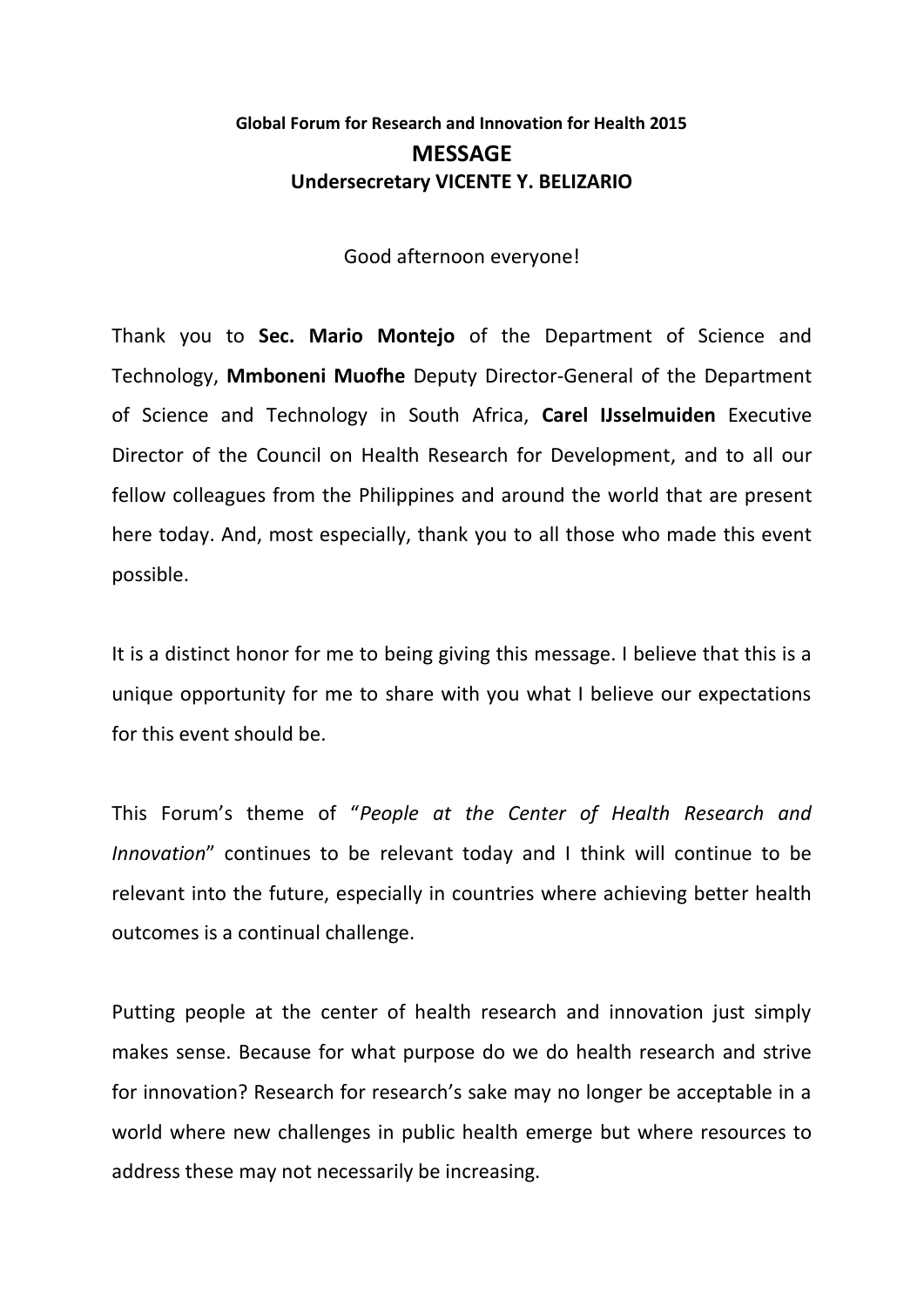I am pleased that the Forum's pillars are anchored on increasing the effectiveness of health research and innovation and addressing the world's most pressing problems in public health.

At the global level, the landscape of health research and innovation is vast and growing larger as we speak as academicians and researchers continue to be pressured to produce new research. But, really, how much of this research is being used by countries that need this research the most? And how effective are the solutions being proposed? Health research should be able to address these needs.

But the greater challenge lies in identifying effective solutions. The public health sector in the Philippines faces this challenge everyday as we seek to achieve our own targets for Universal Health Care.

Aside from this is the added challenge of an increasing demand for accountability in terms of performance, not only from government, but from the Filipino people. So, at this point, we are in great need for effective solutions, and I think that other countries are in a similar position.

The world, including the Philippines, is in great need for ways to ensure food safety and security, optimal health in mega-cities, and disaster risk reduction. In this day and age when many advancements have already been made in food and nutrition, problems with malnutrition persist partly because of our changing environment that is making it even more difficult to produce adequate food.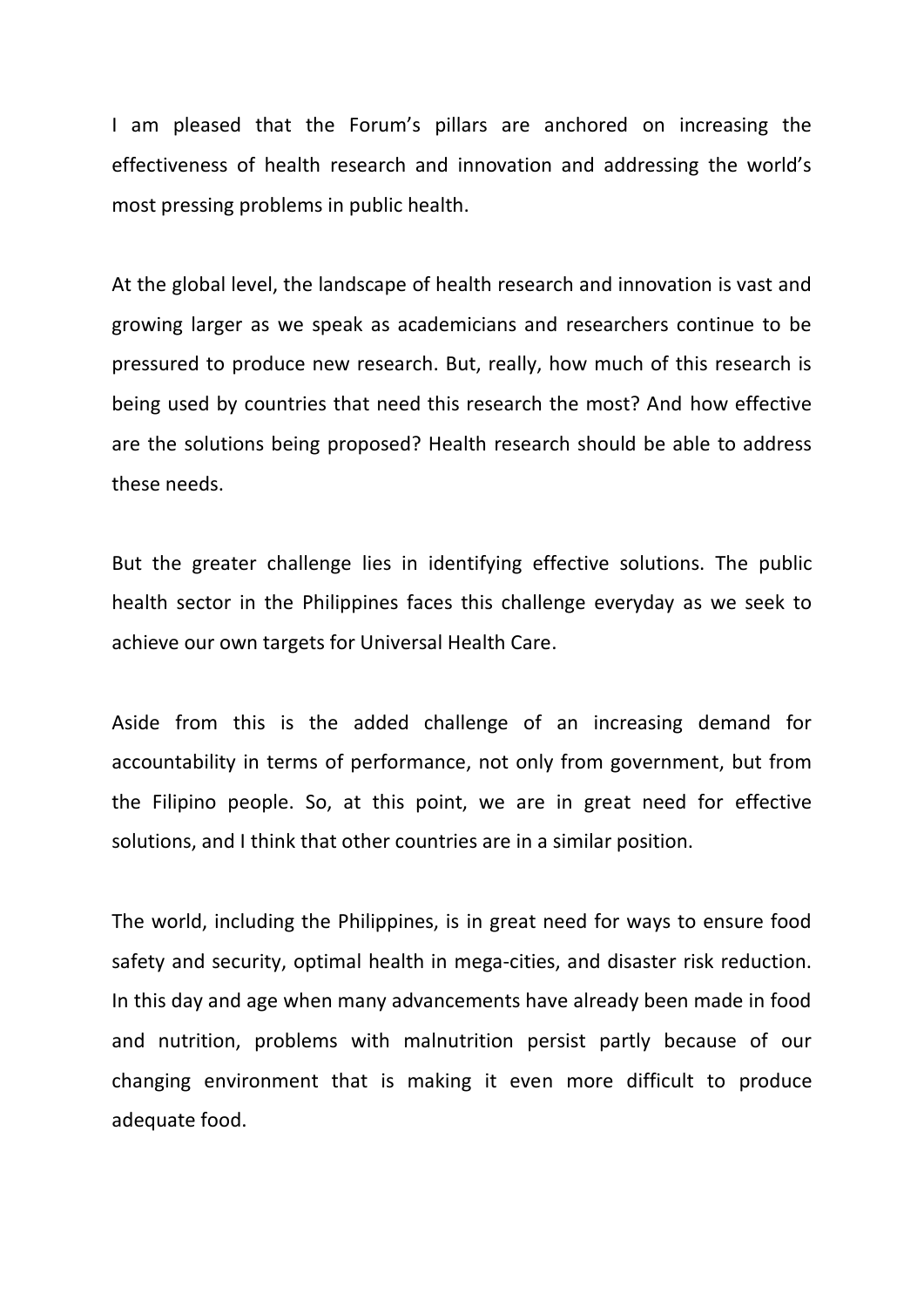We are also encountering problems in ensuring food safety, which is not only limited to issues in food preparation but even in the emerging problem of fake food. All of these threaten the food safety and security of many countries.

The rise of mega-cities around the globe has also threatened the health of the people that live in them. With such a fast and an uncontrolled growth in population which burdens the resources available, ensuring the health and well-being of these people is a great challenge that needs to be addressed quickly.

Finally, disaster risk reduction is relevant to many countries, including the Philippines, which perennially face the challenge of managing the health emergencies that arise from disasters such earthquakes, typhoons, and floods. If this truly is the new norm, then we should be prepared to mitigate the risk, adequately respond to the immediate effects, and rehabilitate affected areas in preparation for a possible future event.

What are the best solutions to these problems? I pose this question not only to the researchers and academicians present today, but also to my fellow colleagues in government, our development partners, businessmen and industry partners, non-government organizations, civil society, and to the youth. Let us not leave these solutions on paper, but let us bring these solutions to fruition in the real world.

I hope that this Forum will set a precedent for other research fora to follow suit in pushing for real-world solutions to the most pressing problems in public